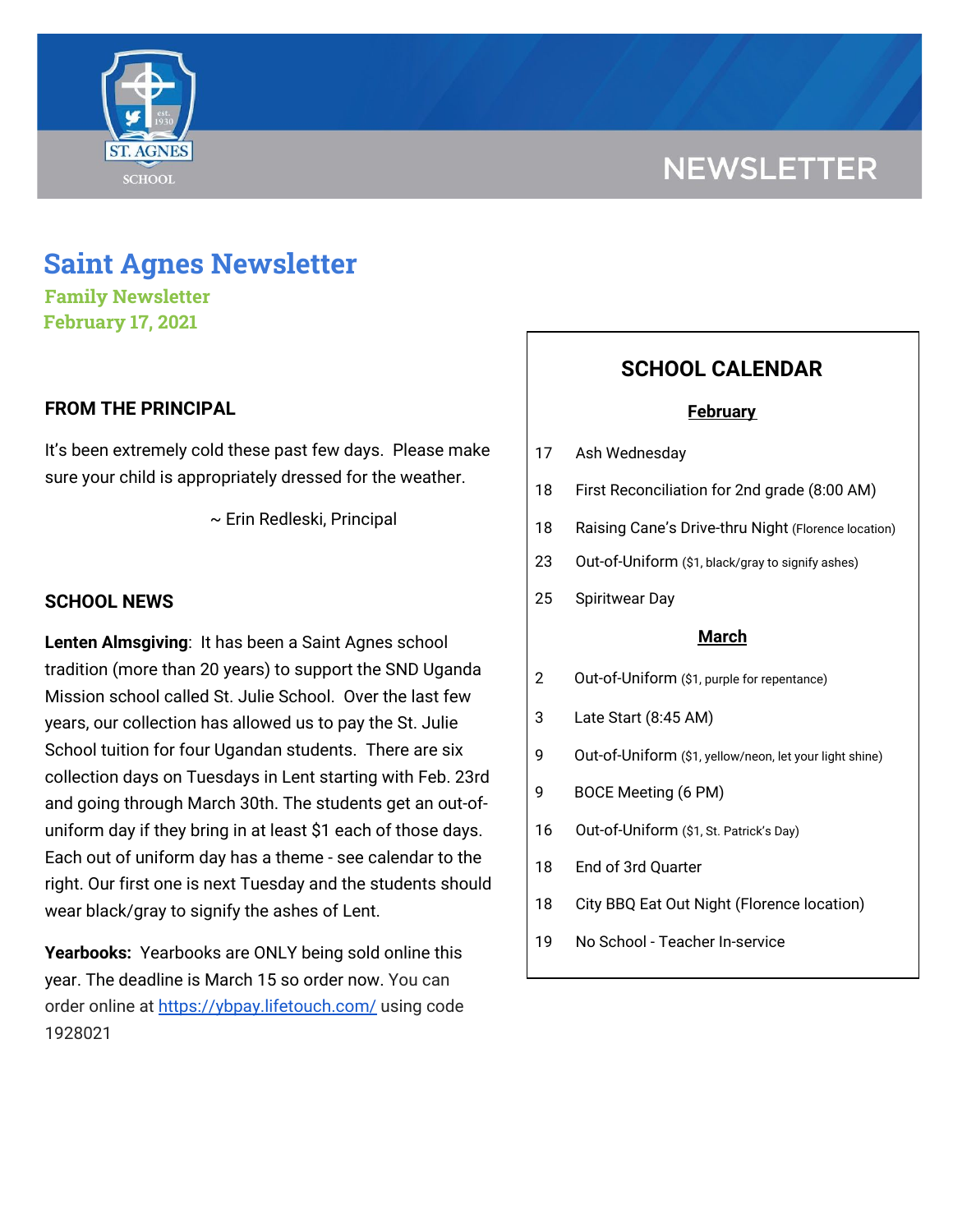#### **COVID Reminders:**

**~** The Diocese asks parents to be vigilant and consider refraining from unmasked and close contact activities in order to ensure the health of the schools.

**~** Read the updated diocesan travel [policy](https://school.saintagnes.com/wp-content/uploads/2021/02/Travel-Quarentine-Update-Feb.-2021.pdf). For overnight trips outside the Northern Ky/Greater Cincinnati area please fill out the attached [travel](https://docs.google.com/forms/d/1G4JmfFWk29Sxg_3O81r5EB0F7IYJyTofEAGJ9wd5aO4/edit?ts=5f985dbb&gxids=7628) form. The travel form only applies when a student is traveling.

**~** You must continue reporting student positive COVID-19 cases as well as positive household cases. Please let us know if *anyone* in your household tests positive. Send email to [msucher@saintagnes.com](mailto:msucher@saintagnes.com).

**~** If you suspect that someone in your household may have COVID-19 or is going to be tested for COVID-19, then all of the household members must stay home from school and not play sports or participate in activities until the results are in. Please email [msucher@saintagnes.com](mailto:msucher@saintagnes.com)

#### **PTO NEWS**

**Box Tops:** It's time for the spring submission. If you still have any clipped Box Tops, please send them in now! Most Box Tops are now digital, so download the app and you can start scanning the receipts, if you haven't already. Scanning is actually much easier than clipping once you have the app, because it finds all the eligible products for you at one time and immediately credits them to school. You just have to scan the receipt into the app within 14 days of the purchase. Thanks for your support of our school!

**Spiritwear:** Now is the time to order spiritwear. This is the final online spirit wear sale for the school year. The deadline to order is February 21st so order now using the link here <https://stagnes21.itemorder.com/> Any questions contact Stephanie Lonnemann at Kenning.Stephanie@gmail.com Thanks for your support.

**Raising Cane's Drive Thru Night:** Tomorrow, February 18th from 4-10pm at the Florence location. Our school receives 15% back on all Saint Agnes sales. Don't forget to tell them you are with Saint Agnes.

**Big Blue Bash Raffle Tickets:** The first early bird drawing is February 18, 2021! The early bird drawing winner will receive \$100 and the seller will receive \$25. The ticket will be returned to the hopper for the main drawing. Tickets can also be purchased on the event website [www.BBB2021.givesmart.com.](http://www.bbb2021.givesmart.com/) The students in each family that sells 10 tickets will be treated to a special treat (date TBD) and the students in the top three selling families will get to silly string Mrs. Redleski! If you have any questions, please reach out to the Big Blue Bash email at [saintagnesbigbluebash@gmail.com](mailto:saintagnesbigbluebash@gmail.com).

#### **Mission Statement of Saint Agnes School**

Saint Agnes School exists to provide excellence in Catholic education while inspiring and empowering our students to live the Gospel message of Jesus Christ. As compassionate and faithful Christians, we continue to pursue our spiritual journey, achieve our highest academic potential, and be stewards of the Catholic faith to others.